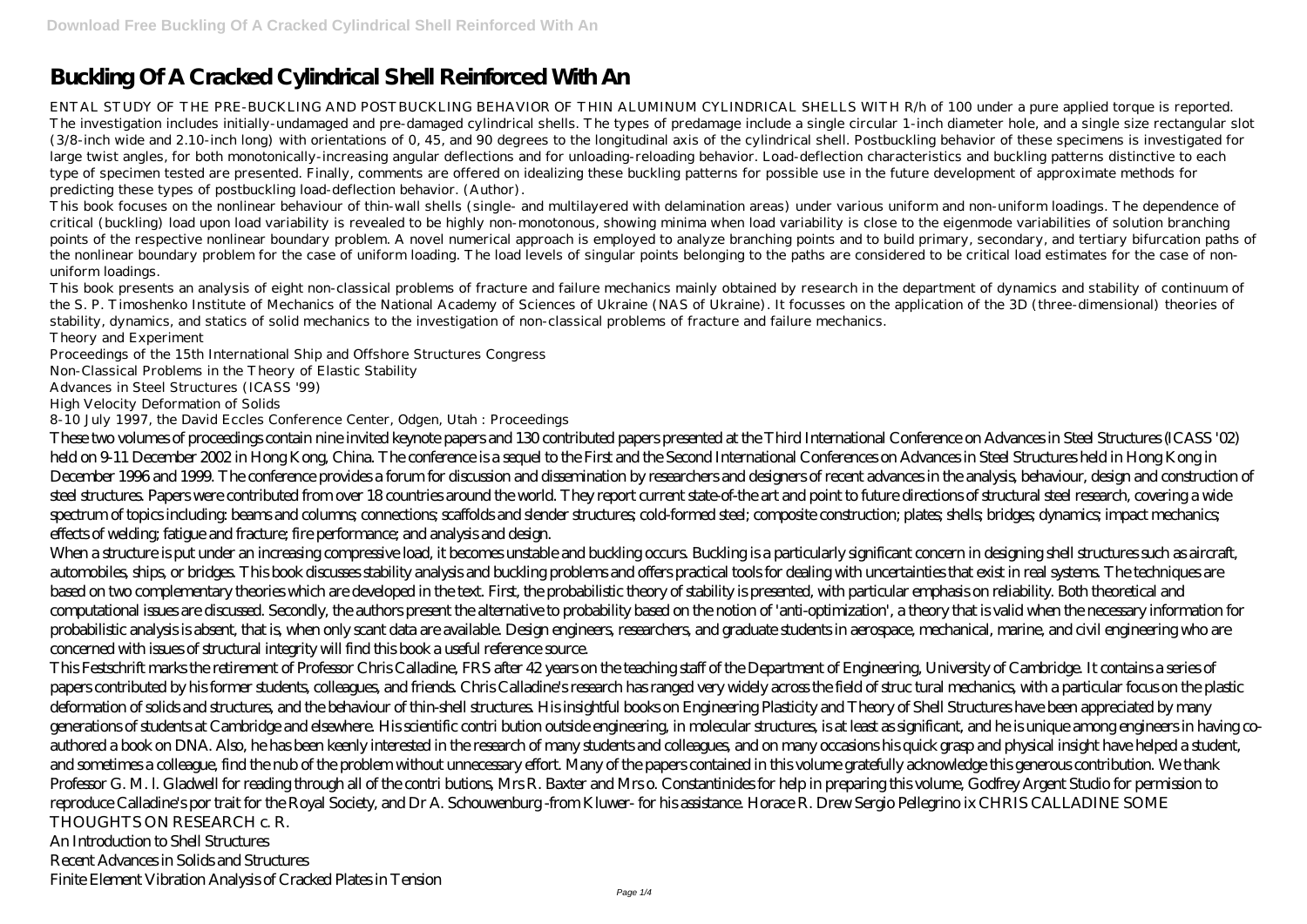# Advances in Steel Structures

# Government Reports Announcements

# U.S. Government Research & Development Reports

A finite element method of analysis is developed to determine the vibration characteristics of an aircraft fuselage panel, containing a fatigue crack. Experimental observations show that as the length of the crack increases, the frequency of vibration reaches a minimum when the free edge of the crack buckles. The variation in this phenomena with increasing plate width is studied both experimentally and theoretically. The analysis is developed in a systematic manner, and calculations are performed, at each stage, on problems with known solutions, in order to determine the accuracy of the method. The problems considered include the vibrations of flat plates of varying platform, the vibrations of a cylindrical shell, the buckling of a rectangular plate, and the vibrations of a rectangular plate in compression. The method is finally applied to the problem of a cracked plate in tension and the results compared with experimental measurements. The post buckling behaviour is calculated using a step-by-step analysis to permit linearisation of the governing equations. By considering the calculated stress distributions, the variation in buckling stress with crack length and plate width is explained. (Author). The 2016 International Conference on Energy Science and Applied Technology (ESAT 2016) held on June 25-26 in Wuhan, China aimed to provide a platform for researchers, engineers, and academicians, as well as industrial professionals, to present their research results and development activities in energy science and engineering and its applied technology. The themes presented in Energy Science and Applied Technology ESAT 2016 are: Technologies in Geology, Mining, Oil and Gas; Renewable Energy, Bio-Energy and Cell Technologies; Energy Transfer and Conversion, Materials and Chemical Technologies; Environmental Engineering and Sustainable Development; Electrical and Electronic Technology, Power System Engineering; Mechanical, Manufacturing, Process Engineering; Control and Automation; Communications and Applied Information Technologies; Applied and Computational Mathematics; Methods and Algorithms Optimization; Network Technology and Application; System Test, Diagnosis, Detection and Monitoring; Recognition, Video and Image Processing.

Contributed by leading authorities in the field from around the world, this text provides a comprehensive insight into buckling and postbuckling. Basic theory, methods of buckling analysis and their application, the effect of external variables such as temperature and humidity on the buckling response and buckling tests are all covered.

#### Eight Non-Classical Problems of Fracture Mechanics

Effect of Radius on Bulging and Fracture of Through-cracked Cylindrical Pressure Vessels at Cryogenic Temperatures The Shock and Vibration Digest

Mathematical and physical sciences

2 Volume Set

### Applied Mechanics Reviews

Buckling Experiments on Damaged Cylindrical ShellsProceedings of Mechanical Engineering Research Day 2016Centre for Advanced Research on Energy Given such advantages as low weight compared to strength and toughness, laminated composites are now used in a wide range of applications. Their increasing use has underlined the need to understand their principal mode of failure, delamination. This important book reviews key research in understanding and preventing delamination. The first part of the book reviews general issues such as the role of fracture mechanics in understanding delamination, design issues and ways of testing delamination resistance. Part two describes techniques for detecting and characterising delamination such as piezoelectric sensors, the use of lamb waves and acoustic emission techniques. The next two sections of the book discuss ways of studying and modelling delamination behaviour. The final part of the book reviews research on delamination behaviour in particular conditions such as shell and sandwich structures, z-pin bridging and resin bonding. With its distinguished editor and international team of contributors, Delamination behaviour of composites is a standard reference for all those researching laminated composites and using them in such diverse applications as microelectronics, aerospace, marine, automotive and civil engineering. Reviews the role of fracture mechanics in understanding delamination, design issues and ways of testing delamination resistance Discuss ways of studying and modelling delamination behaviour A standard reference for all those researching laminated composites

Lists citations with abstracts for aerospace related reports obtained from world wide sources and announces documents that have recently been entered into the NASA Scientific and Technical Information Database.

Fracture and Strength of Solids VI The Art and Science of Vaulting Scientific and Technical Aerospace Reports International Aerospace Abstracts Proceedings of Mechanical Engineering Research Day 2016 Série de mécanique appliquée \* Edited by Josef Singer, the world's foremost authority on structural buckling. \* Time-saving and cost-effective design data for all structural, mechanical, and aerospace engineering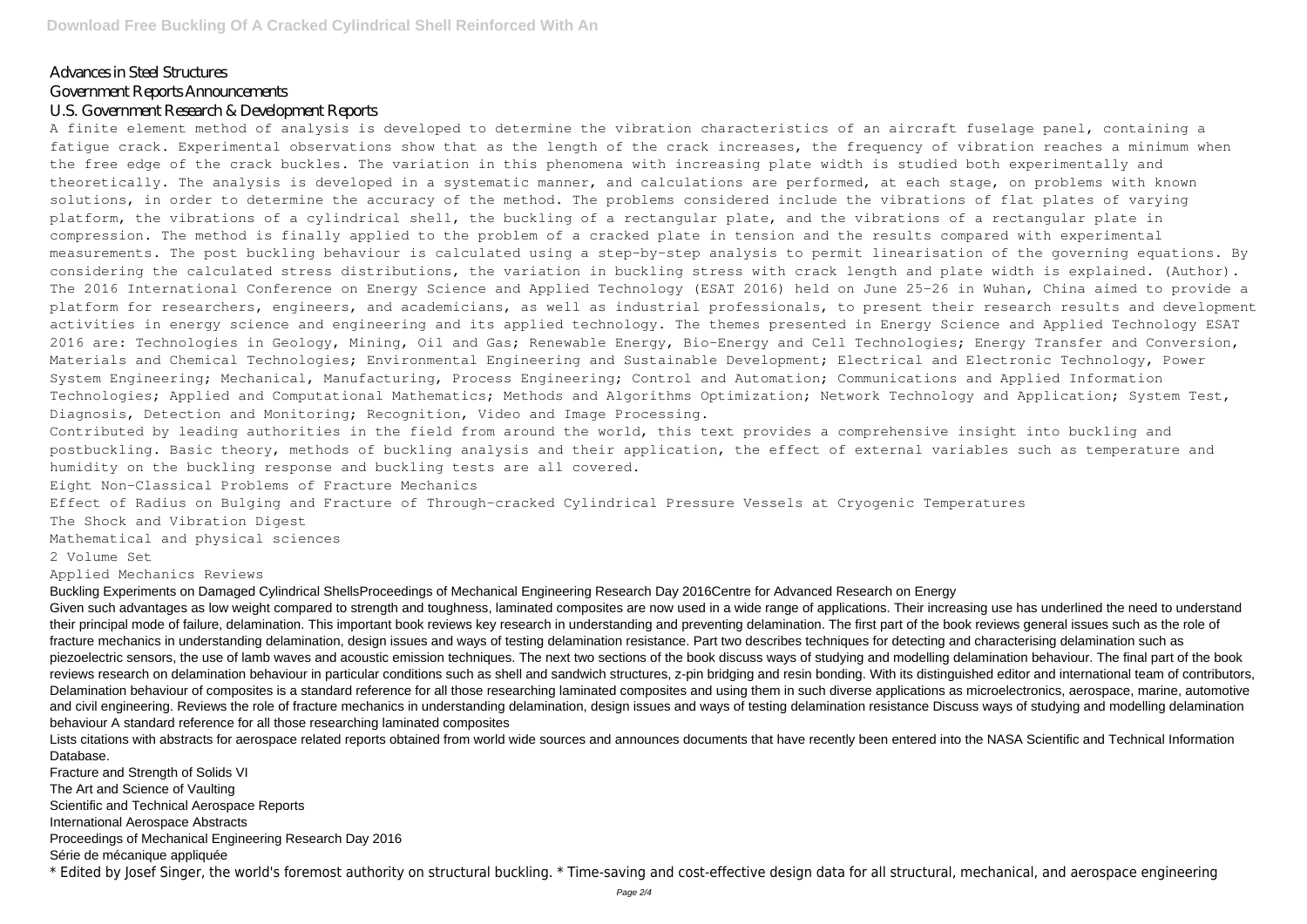# researchers.

These two volumes of proceedings contain 9 invited keynote papers and 126 contributed papers to be presented at the Second International Conference on Advances in Steel Structures held on 15-17 December 1999 in Hong Kong. The conference is a sequel to the International Conference on Advances in Steel Structures held in Hong Kong in December 1996. The conference will provide a forum for discussion and dissemination by researchers and designers of recent advances in the analysis, behaviour, design and construction of steel structures. The papers to be presented at the conference cover a wide spectrum of topics and were contributed from over 15 countries around the world. They report the current state-of-the art and point to future directions of structural steel research.

This book provides an in-depth look at the behavior, design, and construction of offshore structures. It describes the behavior of cylindrical members and suggests appropriate software, written by the contributors, to determine everything from loading up to the ultimate load, including post-buckling and cyclic inelasticity.

Analysis and Software of Cylindrical Members

Revue Roumaine Des Sciences Techniques

Stability of Structures

Presented at the 2003 ASME International Mechanical Engineering Congress : November 15-21, 2003, Washington, D.C. 3-volume set

# A Publication of the Shock and Vibration Information Center, Naval Research Laboratory

Volume is indexed by Thomson Reuters CPCI-S (WoS). Fracture, Fatigue and Strength are some of the most important properties of engineering materials. Shell structures is a term defining concrete or steel vaults of present century architecture that derive from the masonry vaults and domes of the past. This collection of papers, written by friends and colleagues of Josef Singer, presents a comprehensive and timely review of the theoretical mechanics of thin shell-structures. Topics of great current interest such as the buckling of composite plates and shells, the plastic buckling of thin-walled structures and the optimum design of buckling sensitive curved composite panels are examined by experts, using a great diversity of approaches, whereby theoretical predictions are compared with experimental results whenever possible. Other topics reviewed include the buckling and post-buckling behaviour of imperfect shells under different external static or dynamic loads and a variety of boundary conditions. Papers dealing with the vibration and the dynamic response of thin elastic bodies are also presented. A strong emphasis is made on the practical applications aspect in the theories presented. Thus engineers, research workers and students who are involved with the design and analysis of shell structures made of different materials, and subjected to various static and dynamic loads will find this volume an invaluable source of reference.

Buckling Experiments, Shells, Built-up Structures, Composites and Additional Topics

The First Joint DoD/FAA/NASA Conference on Aging Aircraft

Buckling Experiments on Damaged Cylindrical Shells

Technical Abstract Bulletin

Technology Assessment and Research Program for Offshore Minerals Operations

A Collection of Papers in Honor of Dr. Manuel Stein

*This e-book is a compilation of papers presented at the Mechanical Engineering Research Day 2016 (MERD'16) - Melaka, Malaysia on 31 March 2016.*

*A crucial element of structural and continuum mechanics, stability theory has limitless applications in civil, mechanical, aerospace, naval and nuclear engineering. This text of unparalleled scope presents a comprehensive exposition of the principles and applications of stability analysis. It has been proven as a text for introductory courses and various advanced courses for graduate students. It is also prized as an exhaustive reference for engineers and researchers. The authors' focus on understanding of the basic principles rather than excessive detailed solutions, and their treatment of each subject proceed from simple examples to general concepts and rigorous formulations. All the results are derived using as simple mathematics as possible. Numerous examples are given and 700 exercise problems help in attaining a firm grasp of this central aspect of solid mechanics. The book is an unabridged republication of the 1991 edition by Oxford University Press and the 2003 edition by Dover, updated with 18 pages of end notes.*

*Composed of the proceedings of a symposium on engineering geology and the environment, held in Athens in June, 1997, this work provides a survey of trends in engineering geology, and an interdisciplinary collaboration with hydrogeology, geochemistry, geomorphology, and soil and rock mechanics.*

*Delamination Behaviour of Composites*

*Engineering Geology and the Environment*